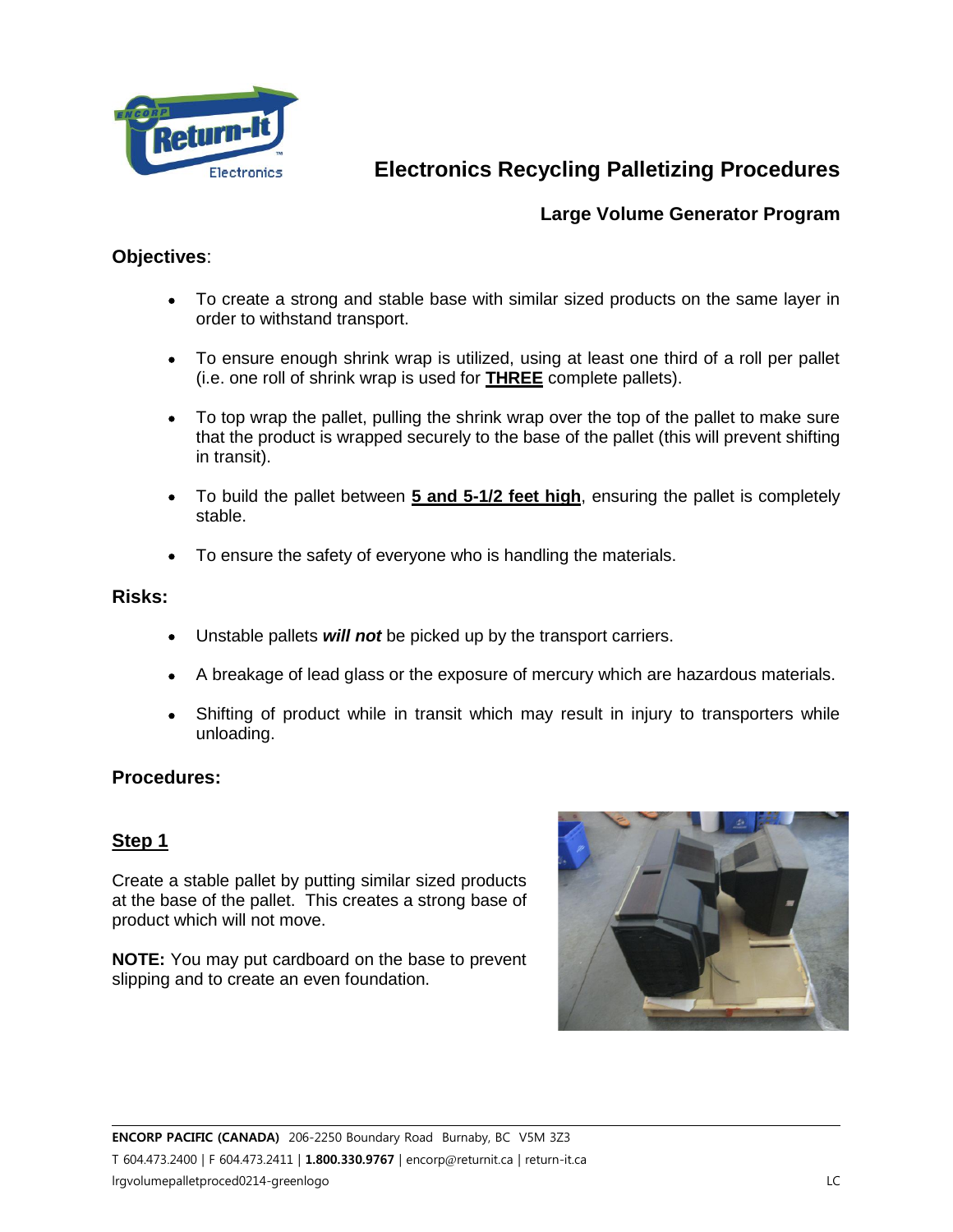

#### **Large Volume Generator Program**



### **Step 2**

Wrap the pallet securely before starting on the next layer.

Ensure that the base of the pallet is tightly wrapped, with enough shrink wrap.

The shrink wrap should be taut.

## **Step 3**

Begin on the next layer of product and ensure that you are wrapping the new layer as a part of the whole pallet.

Wrap around the first layer/base again to ensure the wrapping is in a continuous flow.

**NOTE:** Wrap each layer as you create it. Failure to do this will create an unstable pallet.





## **NOTE:**

Should you put different products on one layer (i.e. T.V.s and monitors), shrink wrap the similar sized products (as seen in above) together first, before shrink wrapping the whole pallet together.

In continuing the second layer, the products are alternated between screens facing in and screens facing out.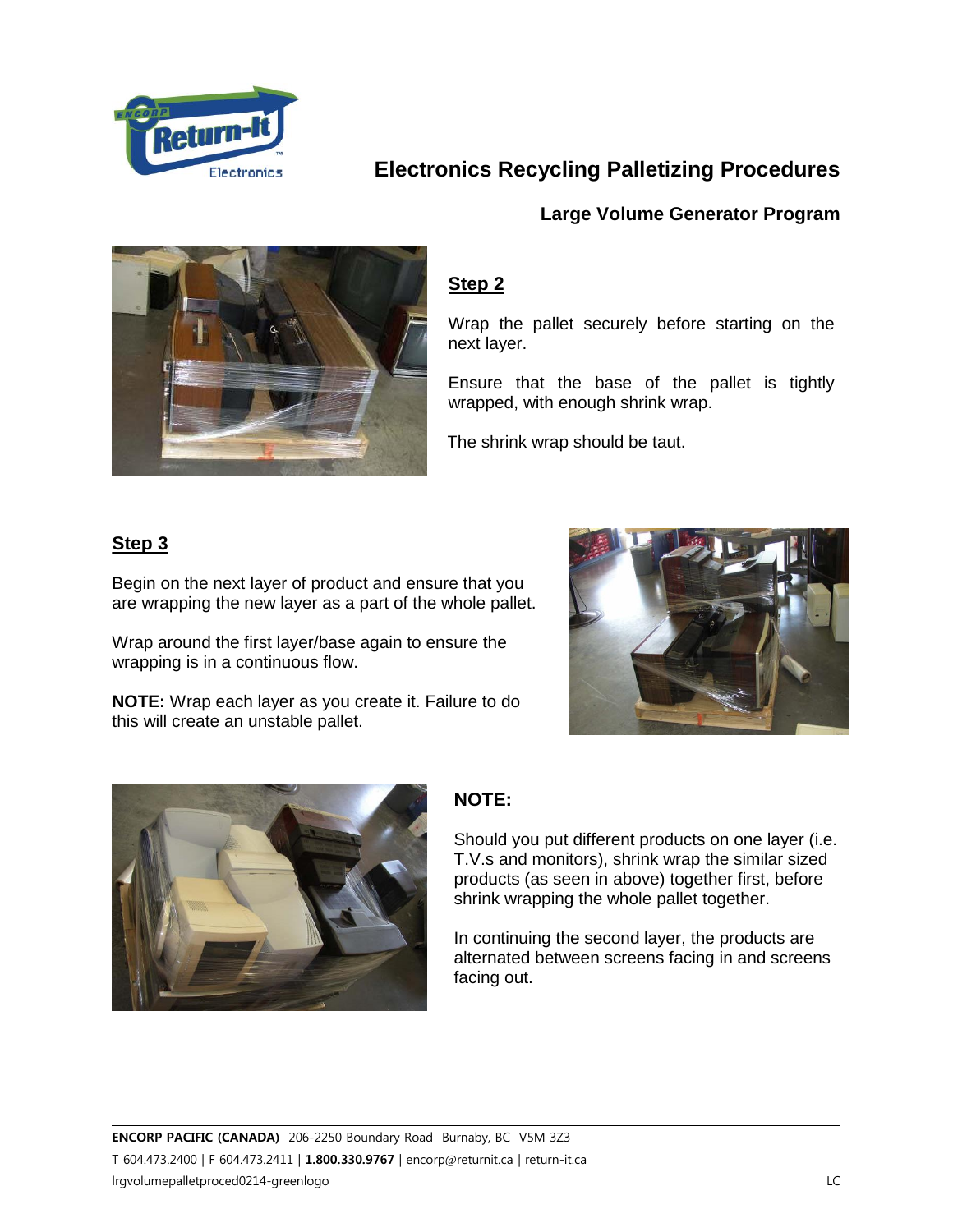

### **Large Volume Generator Program**

#### **Step 4**

After the 2nd layer is wrapped, leave the roll of shrink wrap to the side. This will make the shrink wrap roll available for the third layer when it is ready.





## **Step 5**

For the 3rd layer, the products should be alternating between screens facing in and the next one facing out.

This creates a stable foundation and interlocks the product as you create each layer.

#### **Step 6**

The 3rd layer must be immediately wrapped once it is completed. The wrap is left off to the side after it is complete as was done with the second layer.

**NOTE:** The entire lower part of the pallet should be almost completely opaque at this point.

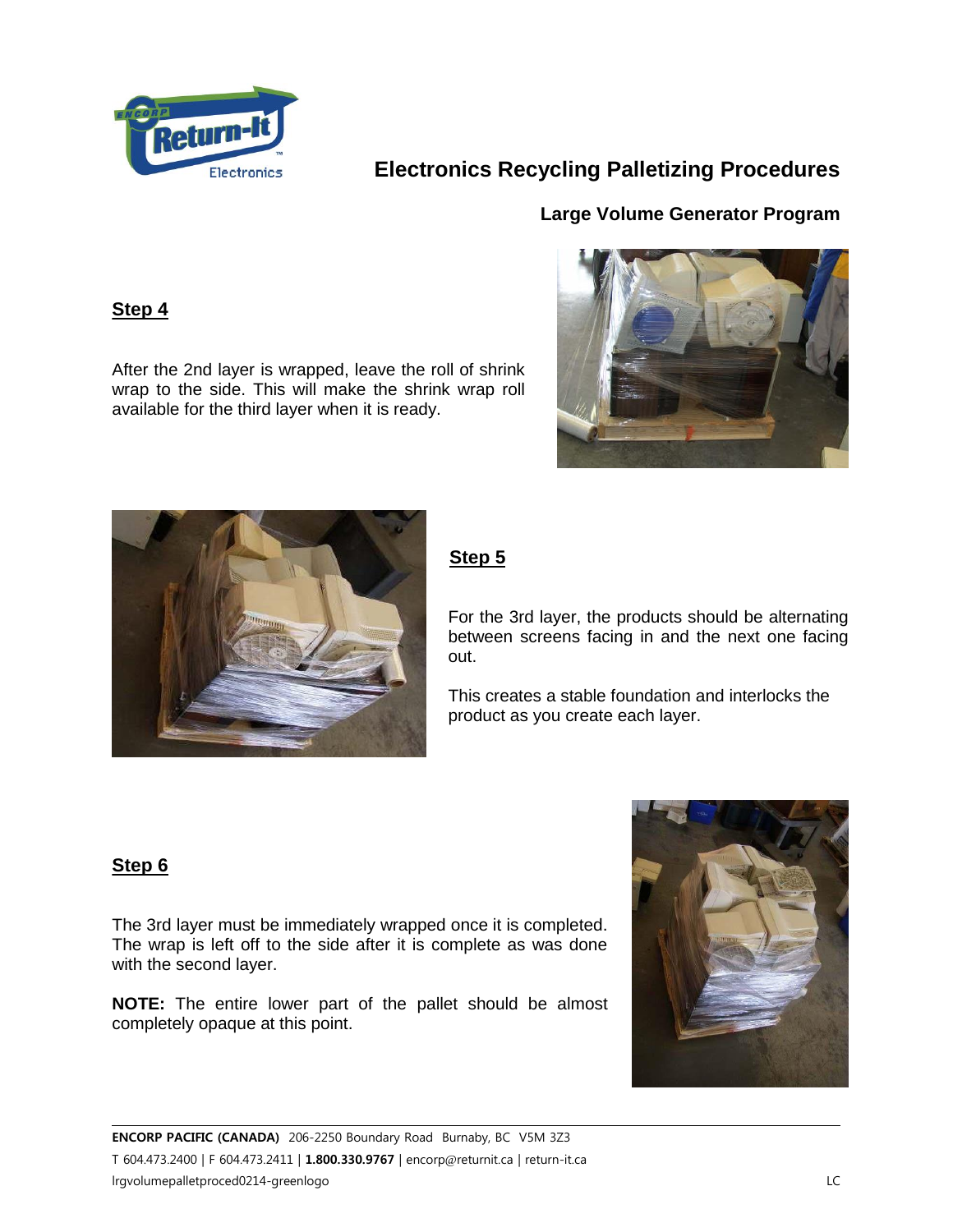

## **Large Volume Generator Program**



## **Step 7**

As the 3rd layer is wrapped, ensure the top is criss-crossed with shrink wrap and then wrapped downward to the base of the pallet.

The shrink wrap should be stretched as it is pulled down into the bottom of the pallet, stretching the shrink wrap taut.

## **Helpful Hints:**

Ensure you have cut off any loose cords (put into the E-Bag). This reduces tripping hazards and reduces the cords from being caught on something while being loaded onto a truck.



**Example of an** *Incomplete* **Pallet:**

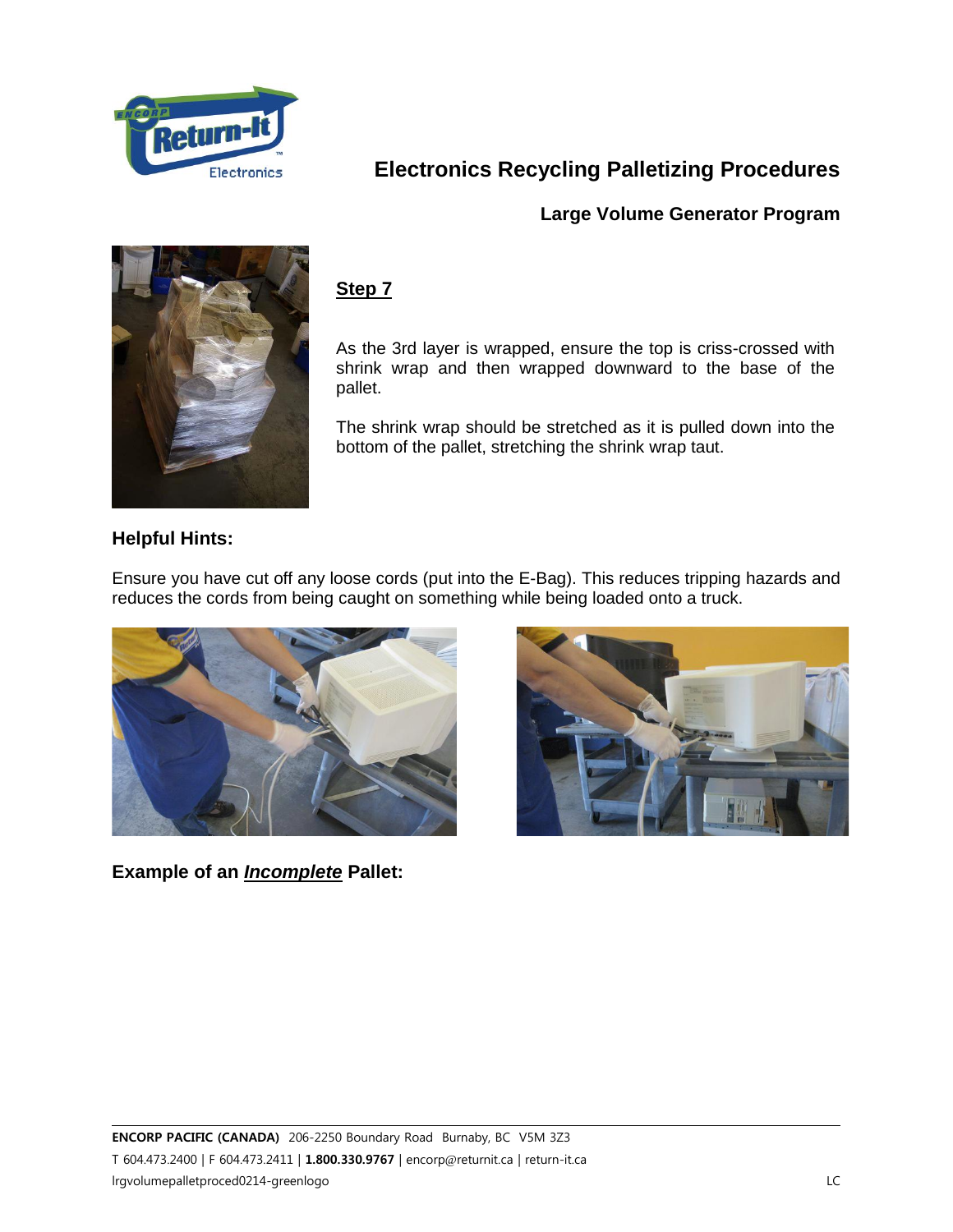



#### **Large Volume Generator Program**

When dealing with an over-sized T.V., do the best that you can, working around it and fitting smaller monitors/T.V.s in the spaces available.

**NOTE:** The base of this pallet does NOT have enough shrink wrap. The entire pallet should be shrink-wrapped together as one, including around the base of the pallet.

**Examples of Completed Pallets:**